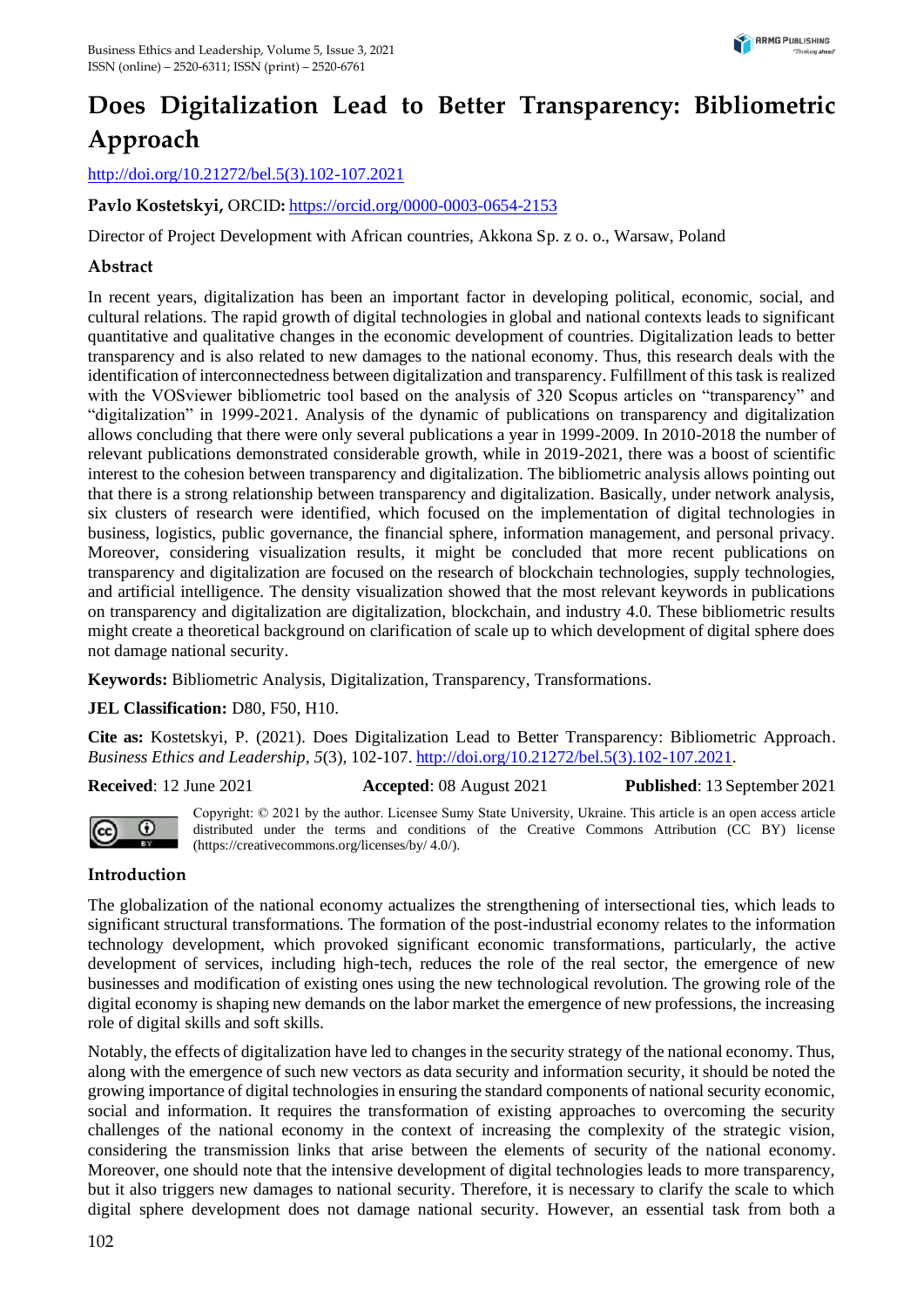

theoretical and a practical point of view is identifying the relationship between digitalization and transparency, which can help identify this scale.

# **Literature Review**

One should note that there are an increasing number of scientific publications and analytical reports on the role of digitalization in different spheres and also on the necessity of transparency and accountability in ensuring sustainable development, but there is a lack of publications on the interconnectedness of digitalization and transparency. Andersen and Motzfeldt (2019) researched how transparency influences the efficiency of egovernance in Denmark. The authors specify that a lack of transparency led to a decrease in population loyalty. They pointed out that it is dramatically important for effective e-governance to have "transparency of algorithms, and data, as well as transparency of administrative decisions, and democratic debate". Kolukirik (2021) described how digitalization and transparency became an integral part of citizens' everyday lives, pointed out its preconditions and consequences in this respect.

In the publication of the Division of Innovations to Serve the Citizen of the Inter-American Development Bank (2021), it is mentioned that digitalization and transparency help both business and public authorities to be more effective and competitive. It is also pointed out that effective digital delivery of public services is an essential competitive advantage in terms of COVID-19 pandemic overcoming. It is argued that "digital transformation has the potential to unleash a paradigm shift in the relationship between the state and citizens by accelerating the advancement of more inclusive, transparent, and efficient development in a region". The Civil Society & Think Tank Forum I (2021) mentioned that digitalization led to better transparency, and there are no more borders between the real and digital sectors. This report also noted that among core advantages of digitalization there is "24/7 accessibility even during the pandemic, citizens spending about 50% less time spent interacting with public administration, more than a 50% decrease in costs for companies interacting with public administration, and 60% less case-handling efforts".

Jonak, Rudnicka, and Włoch (2020) analyzed how digitalization helps to improve supply chain transparency. Authors mentioned that new digital technologies dramatically change the whole paradigm of business functioning – from production technologies to logistics, etc. Kayikci (2018) also pointed out that digitalization plays a crucial role in transforming the logistic process. It helps to make the whole logistic more transparent for suppliers and customers. The paper "Digitization and transparency − transforming the future of corporate governance?" (2016) focuses on the statement that transparency is a necessary precondition of good corporate governance, while the last one is impossible without digital technologies. Good corporate governance might help businesses to attract investment. In turn, businesses become more visible and aware to different groups of stakeholders by dint of digitalization.

# **Methodology and Results**

Research of the interconnectedness between "transparency" and "digitalization" is realized with VOSviewer (Figure 3) and consider results of bibliometric analysis of 320 publications in Scopus on relevant topic in 1999- 2021 (Figure 1, 2).



**Figure 1. The Dynamic of Articles on Transparency and Digitalization Published in Scopus in 1999-2006, Amount of Articles** Source: Scopus, 2021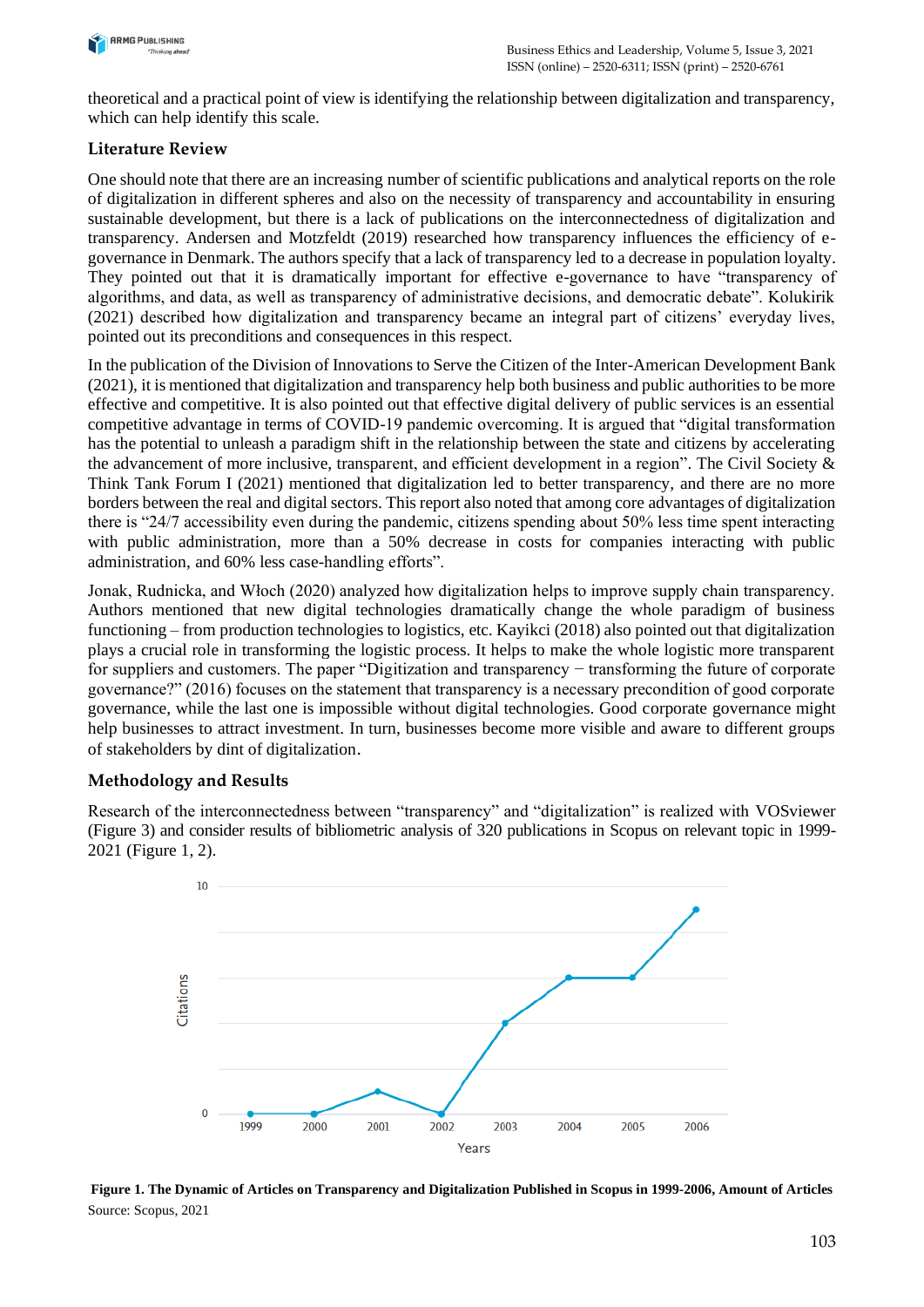



**Figure 2. The Dynamic of Articles on Transparency and Digitalization Published in Scopus in 2007-2021, Amount of Articles** Source: Scopus, 2021

Analysis of the dynamic of publications on transparency and digitalization allows concluding that there were only several publications a year in 1999-2009, but in 2010-2018, the amount of relevant publications demonstrated a considerable growth, while in 2019-2021, there was a boost of scientific interest to the problem of cohesion between transparency and digitalization.



**Figure 3. Results of VOSviewer Analysis of Scopus Articles on Transparency and Digitalization in 1999-2021 (Network Visualization)**

Source: VOSviewer, 2021

Thus, VOSviewer analysis allows underlining existence of 6 clusters of scientific research on transparency and digitalization such as:

 $\triangleright$  cluster 1 (red) covers researches with such keywords as commerce, competition, costs, decision making, digital technologies, digitalization, efficiency, information system, information use, innovation, manufacture, mobile applications, sales, transparency, visualization;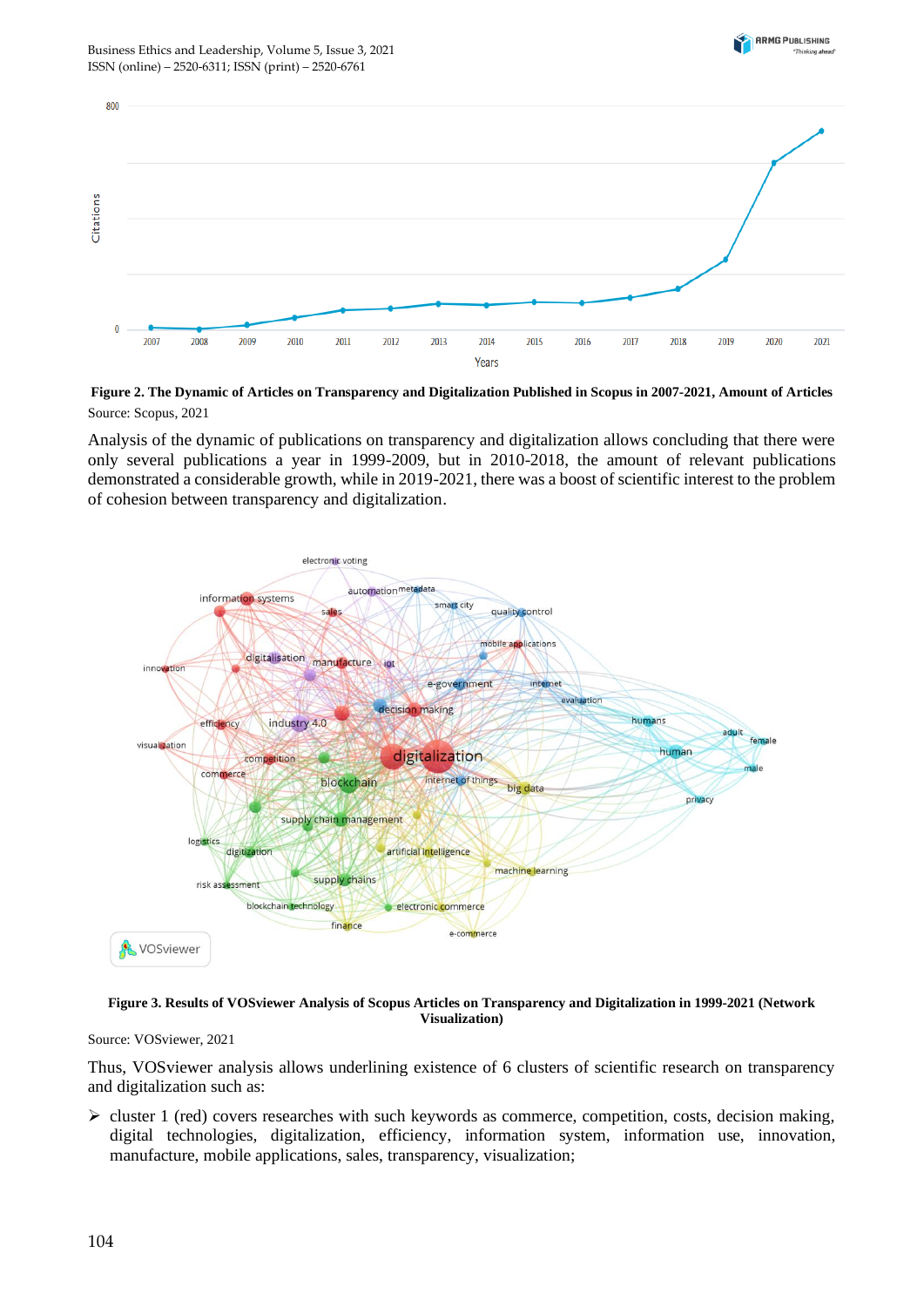

- $\triangleright$  cluster 2 (green) agriculture, blockchain, blockchain technologies, digital economy, digitalization, logistics, risk assessment, smart contracts, supply chain management, supply chain, sustainability, sustainable development;
- $\triangleright$  cluster 3 (dark blue) digital transformation, e-governance, internet, internet of things, metadata, public administration, quality control, smart city;
- $\triangleright$  cluster 4 (yellow) artificial intelligence, big data, e-commerce, economics, electronic commerce, finance, investments, machine learning, service industry;
- $\triangleright$  cluster 5 (violet) automation, digitalization, electronic voting, industry 4.0, information management;
- $\triangleright$  cluster 6 (light blue) adult, male, female, human, privacy.

Therefore, it can be concluded that there are clusters of publications focused on implementation of digital technologies in business, logistics, public governance, financial sphere, information management, and personal privacy. Figure 4 illustrates overlay visualization of keywords publications in Scopus on transparency and digitalization in 1999-2021.



**Figure 4. Results of VOSviewer Analysis of Scopus Articles on Transparency and Digitalization in 1999-2021 (Overlay Visualization)**

Source: VOSviewer, 2021

Considering visualization results, it might be concluded that more recent publications on transparency and digitalization are focused on research of blockchain technologies, supply technologies, and artificial intelligence. Density visualization of keywords publications in Scopus on transparency and digitalization in 1999-2021 are presented on Figure 5.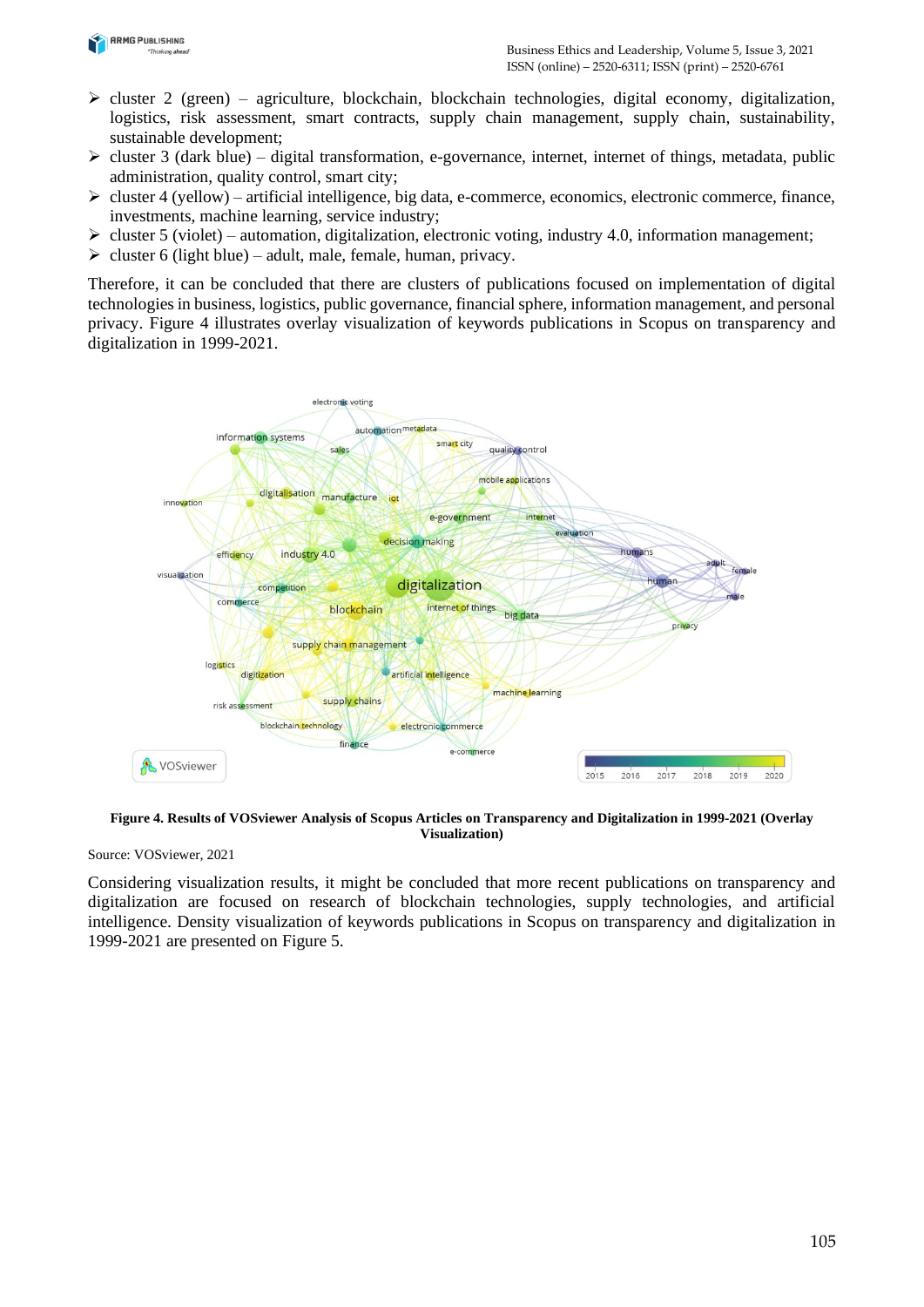

|               |                       | automation metadata     |                               |                     |         |                 |
|---------------|-----------------------|-------------------------|-------------------------------|---------------------|---------|-----------------|
|               | information systems   | sales                   | smart city                    | quality control     |         |                 |
|               | digitalisation        |                         |                               | mobile applications |         |                 |
| innovation    |                       | manufacture<br>iot      |                               |                     |         |                 |
|               |                       |                         | e-government                  | internet            |         |                 |
| efficiency    | industry 4.0          |                         | evaluation<br>decision making |                     | humans  |                 |
| visualization | competition           |                         | digitalization                |                     | human   | adult<br>female |
|               | commerce              | blockchain              | internet of things            | big data            |         | male            |
|               |                       |                         |                               |                     | privacy |                 |
|               |                       | supply chain management |                               |                     |         |                 |
| logistics     | digitization          |                         | artificial intelligence       |                     |         |                 |
|               | risk assessment       | supply chains           |                               | machine learning    |         |                 |
|               | blockchain technology |                         | electronic commerce           |                     |         |                 |

**Figure 5. Results of VOSviewer Analysis of Scopus Articles on Transparency and Digitalization in 1999-2021 (Density Visualization)**

Source: VOSviewer, 2021

Figure 5 demonstrates that the most relevant keywords in publications on transparency and digitalization are digitalization, blockchain, and industry 4.0. Table 1 describes the ten most cited publications on transparency and digitalization. As far as we can see from the table, most scientific publications interconnectedness of transparency and digitalization focused on their role in business management, logistics, e-governance, blockchain technologies and data safety and management.

| N <sub>2</sub> | <b>Publication title</b>                                                                                                                   | Author(s)                                      | Year | <b>Source</b>                                                                  | <b>Citations</b> |
|----------------|--------------------------------------------------------------------------------------------------------------------------------------------|------------------------------------------------|------|--------------------------------------------------------------------------------|------------------|
|                | 1 Polymers for flexible displays: From material selection to<br>device applications                                                        | Choi, M.-C.,<br>Kim, Y.<br>Ha, C.-S.           | 2008 | Progress in Polymer Science<br>(Oxford) $33(6)$ , pp. $581-630$                | 720              |
|                | 2 Understanding blockchain technology for future supply<br>chains: a systematic literature review and research agenda                      | Wang, Y.,<br>Han, J.H.,<br>Beynon-Davies, P.   | 2019 | Supply Chain Management<br>$24(1)$ , pp. 62-84                                 | 202              |
|                | 3 Securing e-Government and e-Voting with an open cloud<br>computing architecture                                                          | Zissis, D.,<br>Lekkas, D.                      | 2011 | Government Information<br>Quarterly 28(2), pp. 239-251                         | 128              |
|                | 4 Sustainability impact of digitization in logistics                                                                                       | Kayikci, Y.                                    | 2018 | Procedia Manufacturing<br>21, pp. 782-789                                      | 92               |
|                | 5 Defining<br>digital<br>transformation: Results from expert<br>interviews                                                                 | Mergel, I.,<br>Edelmann, N.,<br>Haug, N.       | 2019 | Government Information<br>Quarterly 36(4), 101385                              | 83               |
|                | 6 Blockchain technology in the oil and gas industry: A review of<br>applications, opportunities, challenges, and risks                     | Lu, H.,<br>Huang, K.,<br>Azimi, M.,<br>Guo, L. | 2019 | IEEE Access 7,8675726, pp.<br>41426-41444                                      | 65               |
|                | 7 Radiochromic film dosimetry: Considerations on precision<br>and accuracy for EBT2 and EBT3 type films                                    | Dreindl, R.,<br>Georg, D.,<br>Stock, M.        | 2014 | Zeitschrift fur Medizinische<br>Physik 24(2), pp. 153-163                      | 58               |
|                | 8 Big data and organizational design – the brave new world of<br>algorithmic<br>management<br>and<br>computer<br>augmented<br>transparency | Schildt, H.                                    | 2017 | Innovation: Management,<br>Policy and Practice<br>$19(1)$ , pp. 23-30          | 52               |
|                | 9 Empirical assessment of the future adequacy of value stream<br>mapping in manufacturing industries                                       | Lugert, A.,<br>Batz, A.,<br>Winkler, H.        | 2018 | Journal of Manufacturing<br><b>Technology Management</b><br>29(5), pp. 886-906 | 46               |
|                | 10 A framework for food supply chain digitalization: lessons from Kittipanyangam P.<br>Thailand                                            | Tan, K.H.                                      | 2020 | Production Planning and<br>Control 31(2-3), pp. 158-172                        | 45               |

Table 1. Top 10 Scopus most cited publications on transparency and digitalization

Source: Scopus, 2021